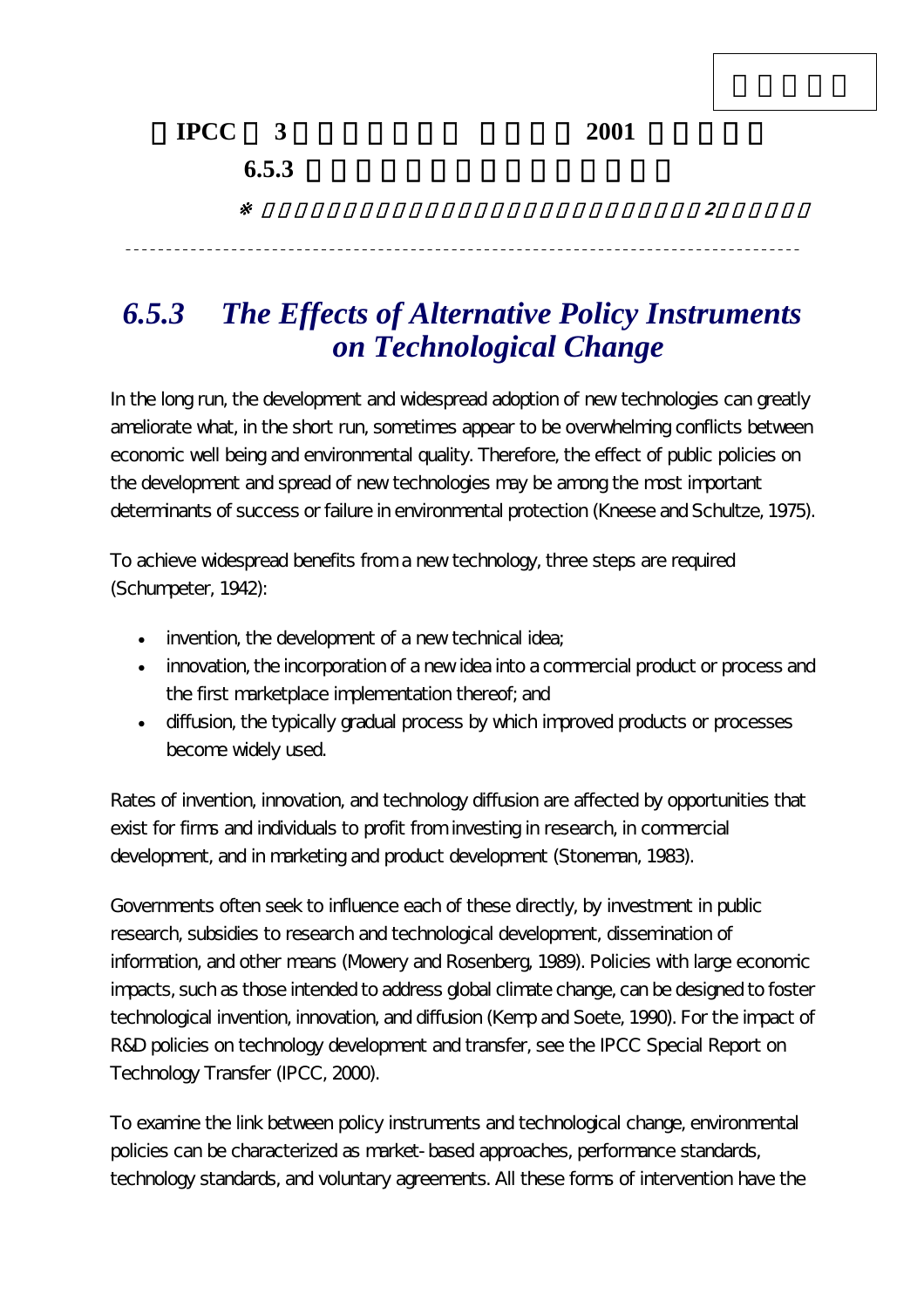potential to induce or force some amount of technological change, because by their very nature they induce or require firms to do things they would not otherwise do. Performance and technology standards can be explicitly designed to be "technology forcing", mandating performance levels that are not currently viewed as technologically feasible or mandating technologies that are not fully developed. The problem with this approach can be that while regulators typically assume that some amount of improvement over existing technology will always be feasible, it is impossible to know how much. Standards must either be made not very ambitious, or else run the risk of being ultimately unachievable, which leads to great political and economic disruption (Freeman and Haveman, 1972). However, in the case of obstructed technology, regulators know quite well the technology improvements that are feasible. Thus, although the problem of standards being either too low or too ambitious remains a possibility, it does not make standards inherently incapable of implementing some portion of the available technology base, and to do so cost-effectively on the basis of cost‒benefit tests.

## **6.5.3.1 Theoretical Analyses**

Most of the work in the environmental economics literature on the dynamic effects of policy instruments on technological change has been theoretical, rather than empirical, and the theoretical literature is considered first. The predominant theoretical framework involves what could be called the "discrete technology choice" model. In this, firms contemplate the use of a certain technology that reduces the marginal costs of pollution abatement and that has a known fixed cost (Downing and White, 1986; Jung et al., 1996; Malueg, 1989; Milliman and Prince, 1989; Zerbe, 1970).

While some authors present this approach as a model of innovation, it is perhaps more useful as a model of adoption. The adoption decision is one in which firms face a given technology with a known fixed cost and certain consequences, and must decide whether or not to use it; this corresponds precisely to the discrete technology choice model. Innovation, on the other hand, involves choices about research and development expenditures, with some uncertainty over the technology that will result and the costs of developing it. Models of innovation allow firms to choose their research and development expenditures, as in Magat (1978, 1979), or incorporate uncertainty over the outcome of research (Biglaiser and Horowitz, 1995; Biglaiser et al., 1995).

Several researchers have found that the incentive to adopt new technologies is greater under market-based instruments than under direct regulation (Downing and White, 1986;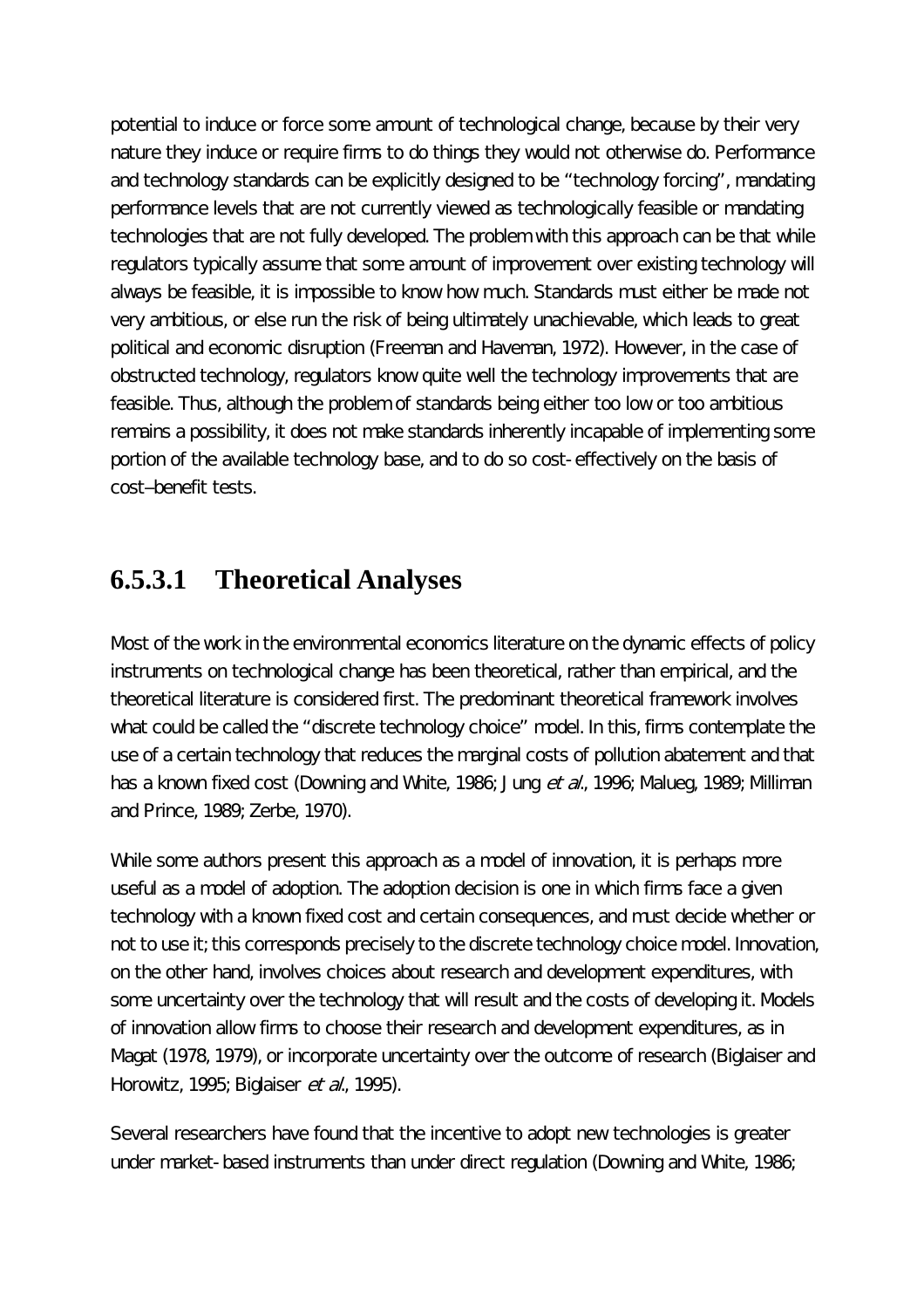Jung et al., 1996; Milliman and Prince, 1989; Zerbe, 1970). This view is tempered by Malueg (1989), who points out that the adoption incentive under a freely allocated tradable permits system depends on whether a firm is a buyer or seller of permits. For permit buyers, the incentive is larger under a performance standard than under tradable permits.

Comparisons among market-based instruments are less consistent. Downing and White (1986), who consider the case of a single (sole) polluter, argue that taxes and tradable permit systems are essentially equivalent. On the other hand, Milliman and Prince (1989) find that auctioned permits provide the largest adoption incentive of any instrument, with emissions taxes and subsidies second, and freely allocated permits and direct controls last. Jung et al. (1996) consider heterogeneous firms, and model the "market-level incentive" created by various instruments. This measure is simply the aggregate cost savings to the industry as a whole from adopting the technology. Their rankings echo those of Milliman and Prince (1989).

On the basis of an analytical and numerical comparison of the welfare impacts of alternative policy instruments in the presence of endogenous technological change, Fischer et al. (1998) argue that the relative ranking of policy instruments depends critically on firms' ability to imitate innovations, innovation costs, environmental benefit functions, and the number of firms that produce emissions. Finally, the study includes an explicit model of the final output market, and finds that it depends upon empirical values of the relevant parameters whether (auctioned) permits or taxes provide a stronger incentive to adopt an improved technology.

Finally, recent research investigates the combined effect of the pollution externality and the positive externality that results from learning-by-doing with mitigation technologies. Since the benefit from learning occurs after the learning has taken place, a dynamic analysis is needed. Some analyses shown that dynamic efficiency (discounted least cost, aggregated over time) requires that the incentive for emissions-mitigating innovations be set higher than the penalty on emissions, especially if account is taken of "leakage". This is in contrast with the conclusions of comparative static analysis upon which most environmental policy analysis is grounded (e.g., Baumol and Oates, 1988), under which the two incentives should be equal in all time periods (for a formal analysis, see Read (1999, 2000)).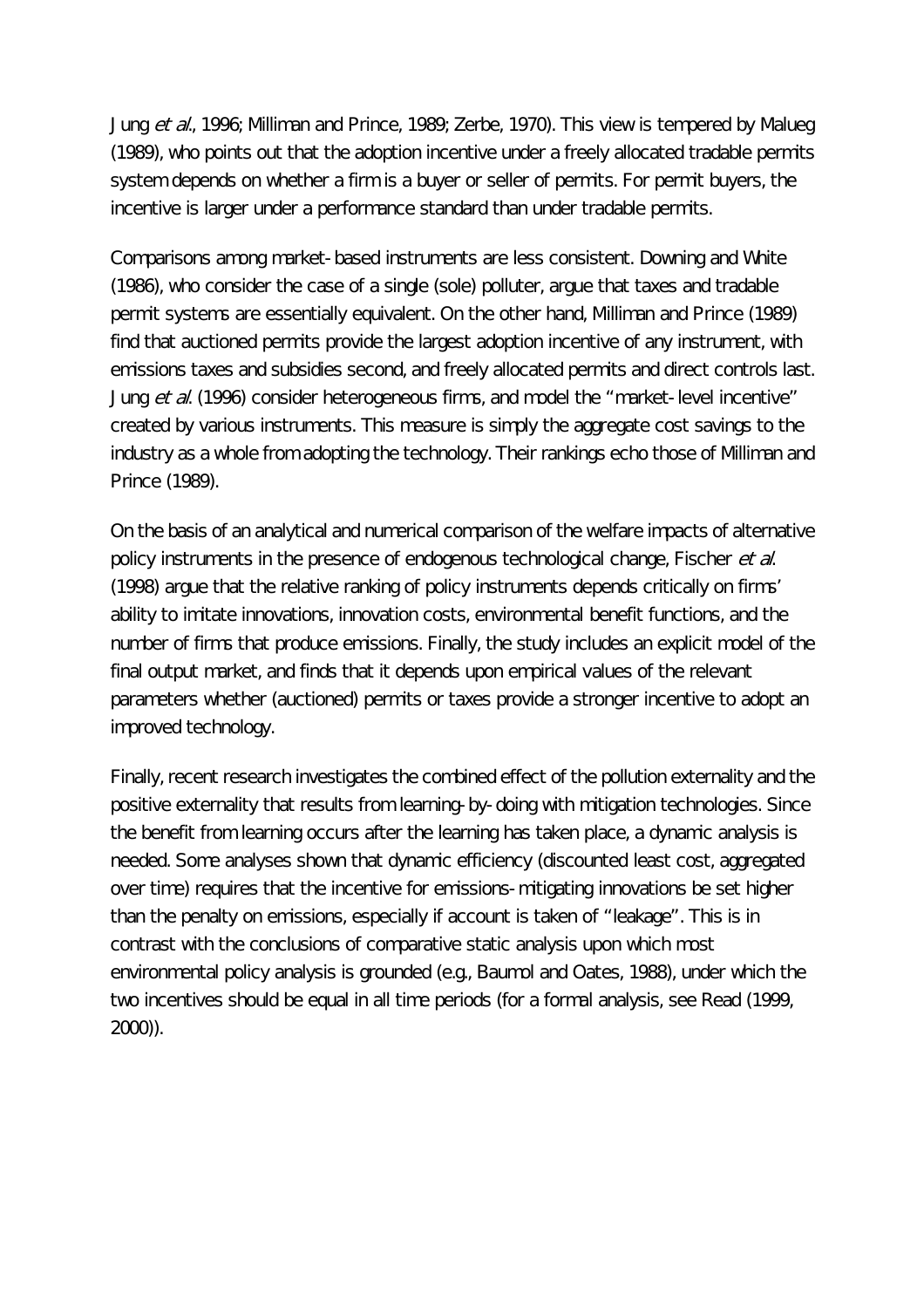## **6.5.3.2 Empirical Analyses**

Empirical analyses of the relative effects of alternative environmental policy instruments on the rate and direction of technological change are limited in number, but those available focus on technological change in energy efficiency, and thus are potentially of direct relevance to global climate policy. These studies can be considered within the three stages of technological change introduced above invention, innovation, and diffusion. It is most illuminating, however, to consider the three stages in reverse order.

Beginning, then, with empirical analyses of the effects of environmental policy instruments on technology diffusion, Jaffe and Stavins (1995) conducted econometric analyses of the factors that affected the adoption of thermal insulation technologies in new residential construction in the USA from 1979 to 1988. They examined the dynamic effects of energy prices and technology adoption costs on average residential energy-efficient technologies in new home construction. The effects of energy prices can be interpreted as suggesting what the likely effects of taxes on energy use would be, and the effects of changes in adoption costs can be interpreted as indicating what the effects of technology-adoption subsidies would be. They found that the response of mean energy efficiency to energy price changes was positive and significant, both statistically and economically. Interestingly, they also found that equivalent percentage cost subsidies would have been about three times as effective as taxes in encouraging adoption, although standard financial analysis suggest they ought to be about equal in percentage terms. This finding does, however, offer confirmation for the conventional wisdom that technology adoption decisions are more sensitive to up-front cost considerations than to longer-term operating expenses.

In a study of residential conservation investment tax credits, Hassett and Metcalf (1995) also found that tax credit or deductions were many times more effective than "equivalent" changes in energy prices about eight times as effective in their study. They speculate that one reason for this difference is that energy price movements may be perceived as temporary. The findings by Jaffe and Stavins (1995), and by Hasset and Metcalf (1995) are consistent with other analyses of the relative effectiveness of energy prices and technology market reforms in bringing about the adoption of lifecycle cost-saving technologies. Up-front subsidies can be more effective than energy price signals (see, e.g., Krause et al., 1993; Howarth and Winslow, 1994; IPSEP, 1995; Eto et al., 1996; Golove and Eto, 1995; IPCC, 1996, Executive Summary, p. 13). A disadvantage of such non-price policies relative to administered prices is that they have to be implemented on an "end-use by end-use" or "sector by sector" basis in a customized fashion. Also, an effective institutional and